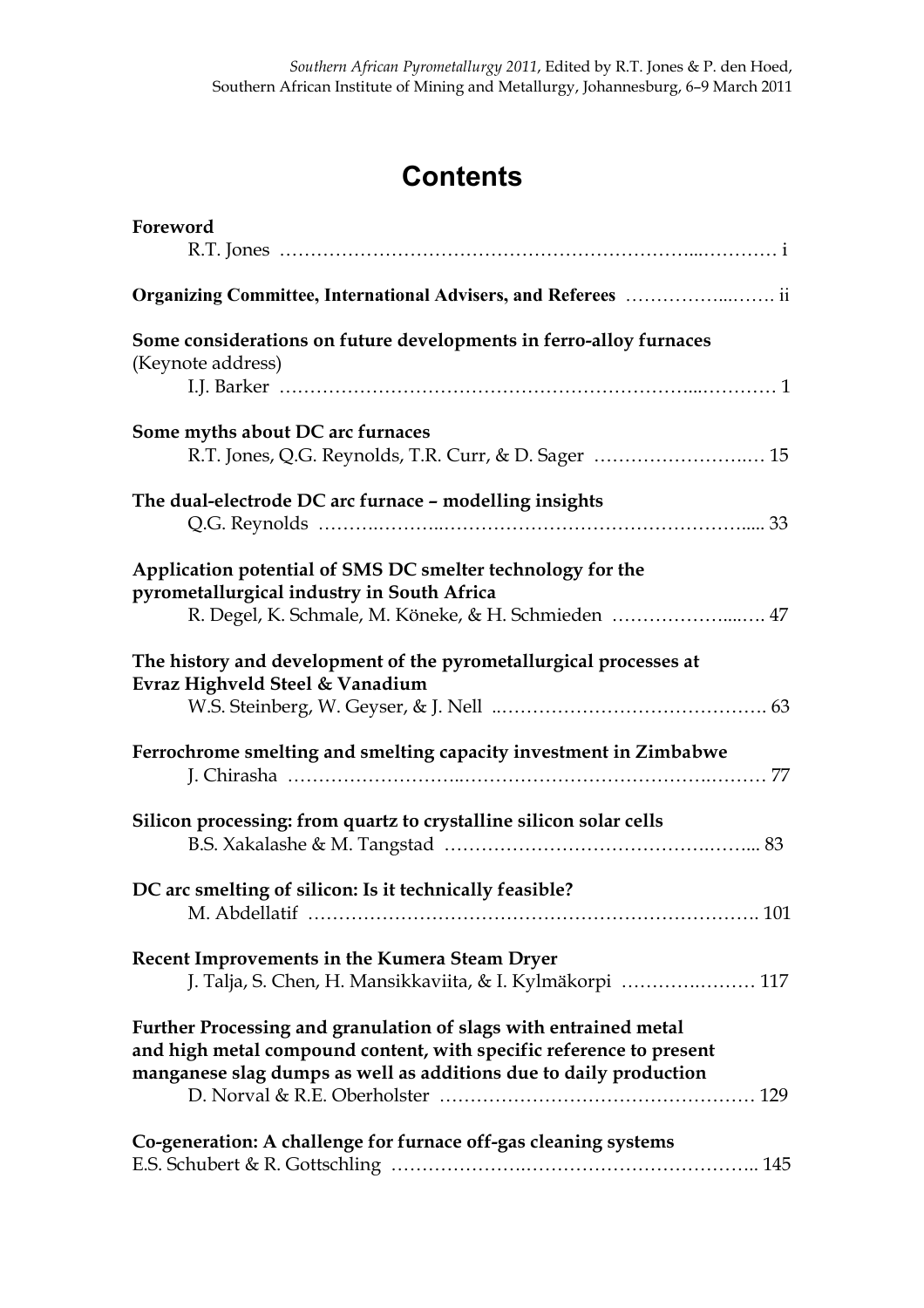| Characterisation of $SO2$ in off-gas at Zimplats smelter<br>L. Mabiza, R. Picas, J. Nell, B. Matsetela, & G. Erasmus  161                                                                                    |
|--------------------------------------------------------------------------------------------------------------------------------------------------------------------------------------------------------------|
| The distribution of metallic elements in granulated nickel converter matte<br>phases                                                                                                                         |
| E.L. Thyse, G. Akdogan, P. Taskinen, & J.J. Eksteen  173                                                                                                                                                     |
| Influence of slag composition on reduction control and operations of the<br>slag-cleaning furnace at KCM, Zambia                                                                                             |
| Mineralogical solutions for pyrometallurgical problems                                                                                                                                                       |
| The ROMA project (Resource Optimization and Recovery in the Material<br>Industry) - a typical cooperation project in Norway                                                                                  |
| Pyrometallurgical Research at SINTEF and NTNU in Norway                                                                                                                                                      |
| Cracking a hard nut: An overview of Lonmin's operations directed at<br>smelting of UG2-rich concentrate blends                                                                                               |
| Bindura Nickel Smelter - from decommissioning, care and maintenance, to<br>plant re-start                                                                                                                    |
| Implementation of an alternative matte-level measurement solution at<br>Lonmin Marikana Smelter Division for improved process monitoring<br>T.J. Goff, N. Brogden, J.P. Nilsson, P. Bloemer, & A. Lyons  269 |
| ISACONVERT™ - Continuous Converting of Nickel/PGM mattes<br>M.L. Bakker, S. Nikolic, A.S. Burrows, & G.R.F. Alvear  285                                                                                      |
| The smelting operations of Anglo American's platinum business: an update<br>R.J. Hundermark, S.B. Mncwango,                                                                                                  |
| Blast furnace control using slag viscosities and liquidus temperatures with<br>phase equilibria calculations                                                                                                 |
|                                                                                                                                                                                                              |
| Thermal conductivity of solidified manganese-bearing slags - a preliminary<br>investigation<br>J.D. Steenkamp, M. Tangstad, & P.C. Pistorius  327                                                            |
|                                                                                                                                                                                                              |